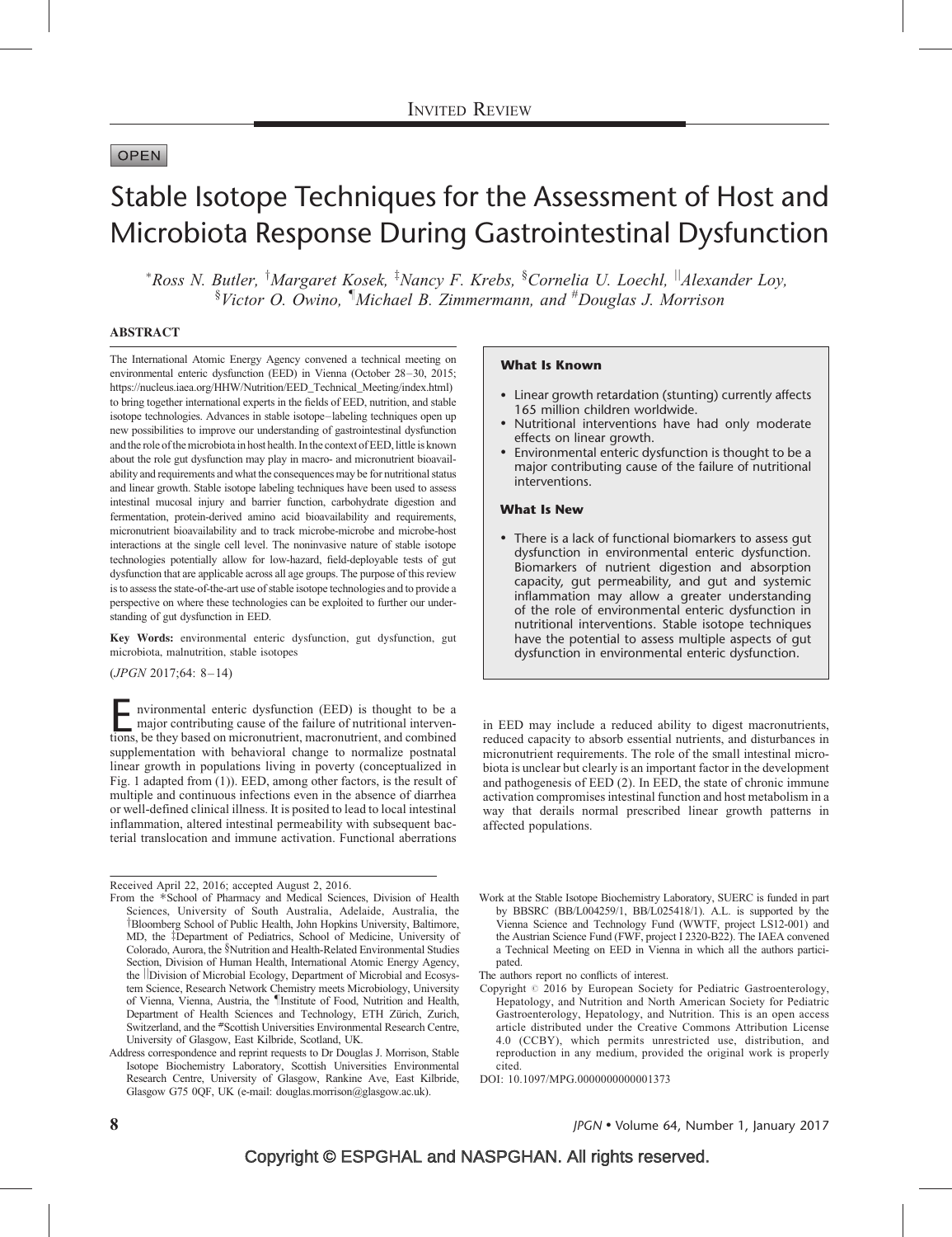<span id="page-1-0"></span>

FIGURE 1. Repeated enteric infections coupled with altered mucosal immune responses and macronutrient/micronutrient absorption and availability are major determinants of gut dysfunction observed in environmental enteric dysfunction (EED). The role of the gut microbiome requires further investigation. Together, these may be important drivers of the outcomes observed in EED such as growth faltering, reduced vaccine response, and impairments in cognitive development.

Stunting, defined as linear growth (height-for-age) 2 standard deviations below the population median growth curve, currently affects 25.7% of the world's children; the total number of affected individuals being 165 million [\(3\).](#page-5-0) Despite this burden, controlled interventions including the provision of food in food insecure settings, and the provision of education regarding feeding practices have had only moderate effects on linear growth [\(4\).](#page-5-0) EED is thought to be one of the major causes of the failure of nutritional interventions in children at risk from stunting [\(5\).](#page-5-0) The validation of this theory is however currently limited by a lack of reliable assays to measure some of these key parameters that are thought to be deranged in EED.

Identification of better biomarkers and delineation of the key biological pathways may also guide better-targeted interventions. Although markers of systemic inflammation are plentiful and well described [\(6\),](#page-5-0) markers of intestinal permeability, nutrient absorption, enterocyte metabolic capacity, intestinal inflammation, and intestinal regeneration and repair are extremely limited. This lack of functional measurements severely limits our understanding of the intestinal processes that control nutrient bioavailability and inflammation and our ability to focus on effective interventions. Here, we review and discuss the potential of available stable isotope techniques as non-/less-invasive and safe tools for advanced diagnosis and research of gastrointestinal dysfunction.

## PRINCIPLE OF USING STABLE ISOTOPES IN GASTROENTEROLOGY

The basic principle of all stable isotope techniques in gastroenterology is to administrate a stable isotope–labeled compound to the body (ie, orally, rectally, or intravenously) in ''trace'' amounts to minimally disturb normal physiology, and to subsequently track the fate of the compound or its catabolic products in breath, tissue, feces, urine, and/or blood [\(7\)](#page-5-0). The route of administration and type of isotope label and compound essentially determine which gastrointestinal function is assessed. Stable isotope techniques are often used to determine general epithelial function such as absorption and permeability. They, however, can also rather precisely measure specific metabolic features in the intestinal tract such as uptake of a defined micronutrient or a defined physiological property of intestinal microbiota members metabolizing the administered compound. The attraction of stable isotope–based technologies in EED is their potential for noninvasive diagnosis in field research settings to assess a wide assortment of different components of gut physiology and function. By measuring the magnitude of deviation from normal physiology in different epidemiologic contexts, the underlying nature and extent of pathology that underscores gut dysfunction in EED could be elucidated facilitating the development of effective diagnostic tests and interventions.

### BREATH TESTS AND SMALL INTESTINAL FUNCTION

Breath tests are characterized by their noninvasive technology and as such are ideal for both diagnostic and longitudinal studies. The test performance characteristics are particularly wellsuited for studying children as testing is painless and noninvasive [\(8\)](#page-5-0). The most robust, safe, sensitive, and specific stable isotope breath test devised is the  $^{13}$ C urea breath test for the diagnosis and monitoring of Helicobacter pylori (Hp). It has repeatedly been shown to have >95% sensitivity and specificity [\(9\).](#page-5-0) There are some intrinsic advantages that favor this. First, when Hp is present it is usually the dominant microorganism in the low pH environment of the stomach and may affect linear growth [\(10\)](#page-5-0). By thriving in the mucosa of the stomach, Hp is also close to the site of oral tracer administration, leading to rapid delivery of the tracer bolus to the site of infection. As the tracer target moves more distal in the intestine, complex delivery formulation may be needed to allow for site-directed tracer delivery, and there may be variations in transit time that reduce sensitivity and specificity of the test.

Therefore, the measurement of functional characteristics in gastrointestinal tract regions distal to the stomach presents greater challenges with respect to targeting functional characteristics, epithelial damage, and barrier integrity and specifically targeting pathogens [\(11,12\).](#page-5-0) Several stable isotope breath tests for assessing gastric emptying have been designed and validated against scintigraphic methods [\(13,14\)](#page-5-0). These tests have also been combined with nonabsorbable carbohydrates, such as lactulose, using  $H_2$  measurements in breath to determine orocecal transit time of a particular meal [\(15\)](#page-5-0). This in turn gives an indication and allows calculation of small intestine residency time. Less attention has been given to interrogating the patency of the small intestinal mucosa. A notable exception is the assessment of lactase deficiency or lactose malabsorption and intolerance [\(16\).](#page-5-0) This has traditionally been detected using a H<sub>2</sub> breath test or with a combined  $\text{H}_2$ <sup>13</sup>CO<sub>2</sub> breath test [\(17\).](#page-5-0)

Only a small percentage of individuals exhibit a genetically determined sucrase deficiency, much less than the global 70% to 90% prevalence for lactase deficiency [\(18\)](#page-5-0). This raises the possibility of using a  $^{13}$ C sucrose breath test (SBT) as a noninvasive reporter for detecting small intestinal villus dysfunction and damage, by targeting sucrase activity as the surrogate for quantifying the maturity of the absorptive capacity of the epithelium [\(19,20\).](#page-5-0) A villus atrophy induced by chemotherapy is a common occurrence, but ethical practice precludes endoscopy to assess the severity and to thus monitor any ameliorating interventions. The SBT has been reported in animal models and in childhood cancer chemotherapy and appears to act as a surrogate marker for small intestinal villus dysfunction and damage [\(21–23\)](#page-5-0).

Other settings where significant small intestinal damage occurs include rotavirus infection, Giardia lamblia infestation, celiac disease, and the endemic spectrum of EED. In many of these diseases and disorders, the degree of absorptive impairment is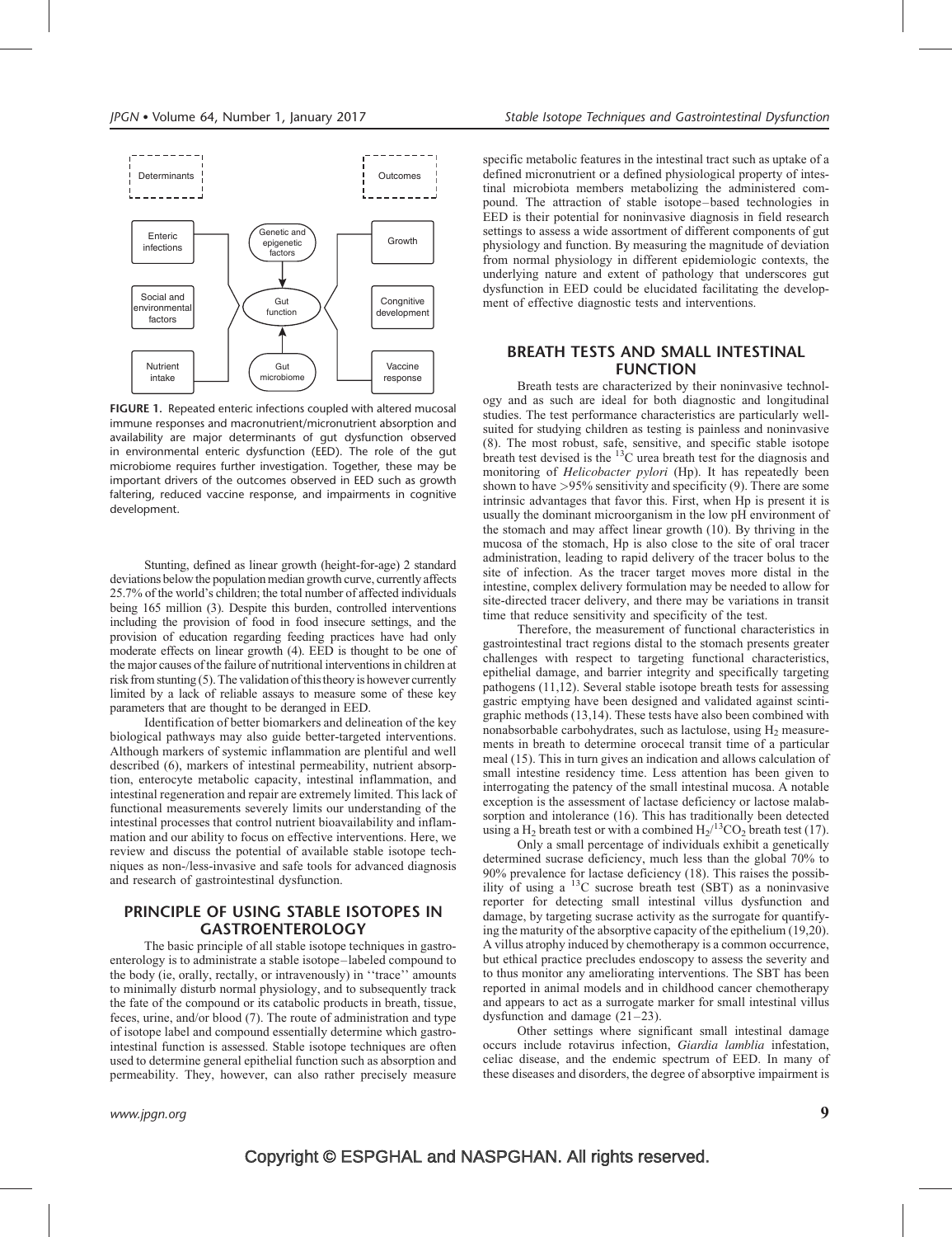not known nor easily measurable; thus, its contribution to health and linear growth in childhood is not fully understood. Preliminary studies in children with acute diarrhea have shown lowered SBT response that improves as disease resolution occurs [\(24\).](#page-5-0) In infants with EED, resolution of the small intestinal impairment in the same time frame, however, did not occur. Correspondingly, nor did the severity of diarrhea in these children [\(25\).](#page-5-0)

Multiple isotope labels, targeted delivery, and additional stable isotope end-points, including breath  ${}^{13}CO_2$ , will potentially move this strategy forward for understanding gut dysfunction in EED.

## STABLE ISOTOPES, MACRONUTRIENT BIOAVAILABILITY, AND HOST RESPONSE

Classical stable isotope–dilution techniques, which use steady-state tracer infusion protocols, have become an essential tool for determining metabolite flux in humans [\(26\).](#page-5-0) They, however, only focus on a limited number of targeted metabolites and are unsuitable for investigations in young children because they involve extended tracer infusions and serial blood and/or tissue sampling.

Intrinsic labeling of macronutrients for human feeding studies allows for an integrative assessment of nutrient bioavailability. The photosynthetic pathways of carbon sequestration in plants (C3 vs  $\overrightarrow{C4}$ ) provide natural isotopic carbon-13 (<sup>13</sup>C) enrichment in C4 plant material that is sufficient for measurement by isotope ratio mass spectrometry [\(27\)](#page-5-0). C4 plant-derived carbohydrates have been allowed assessment of liver glycogen oxidation [\(28\),](#page-6-0) starch digestion, and exogenous glucose production in adults [\(29,30\)](#page-6-0) and children [\(31\)](#page-6-0). This approach is however limited by the low signal to background <sup>13</sup>C abundance. Studies using isotope labeling (enrichment) techniques have largely overcome these challenges. This experimental approach is exemplarily outlined for stable isotope–labeled, plant-derived dietary compounds in Figure 2. Isotope labeling has been used to describe quantitative exogenous glucose production and insulin sensitivity from native plant-derived starches  $(32-34)$ . Beyond starch, <sup>13</sup>C labeling has been used to determine quantitatively short chain fatty acids (SCFA) production



FIGURE 2. The 3 domains of a human stable isotope-labeling experiment using labeled macronutrients. Stable isotope labeling of macronutrients from plant sources has been achieved by both  $^{13}CO_2$  enrichment of the plant atmosphere, use of <sup>15</sup>N (nitrate, ammonium) fertilizers or <sup>2</sup>H<sub>2</sub>O labeling of plant feed water. Deuterium labeling lends itself to both low and highly enriched plant products, whereas carbon labeling is mostly (but not exclusively) restricted to low-enriched products. The labeling strategy has consequences for the technologies required to measure isotopic enrichment in target metabolites. Highly enriched metabolites (>1 atom percent excess) are amenable to ''organic'' mass spectrometry and NMR. Low-enriched metabolites are largely restricted to isotope ratio mass spectrometry approaches. Once a labeling protocol has been undertaken, the plant can be used whole, or fractionated into macronutrients and incorporated into foods (the food matrix remaining unlabeled but target macronutrients labeled within the food). Once ingested, the analysis required depends on the question being asked. If rate and extent of<br>oxidation are the only requirements (as in <sup>13</sup>C breath tests), collection required about metabolites from digestion and absorption of a labeled macronutrient, then compound-specific isotope analysis is necessary, often through serial blood sampling to gather time-course information. Such information may also be available through urine metabolite excretion. In order to derive true molecular flux information, a second tracer administered (orally or intravenously) in a known quantity may sometimes be required to account for the unknown fraction of labeled metabolites entering a biological pool from macronutrient digestion and absorption. Finally fecal microbiota isotope sequestration yields information on nutrient uptake and microbial activity specific to the labeled substrate.

 $\bf 10$  www.jpgn.org www.jpgn.org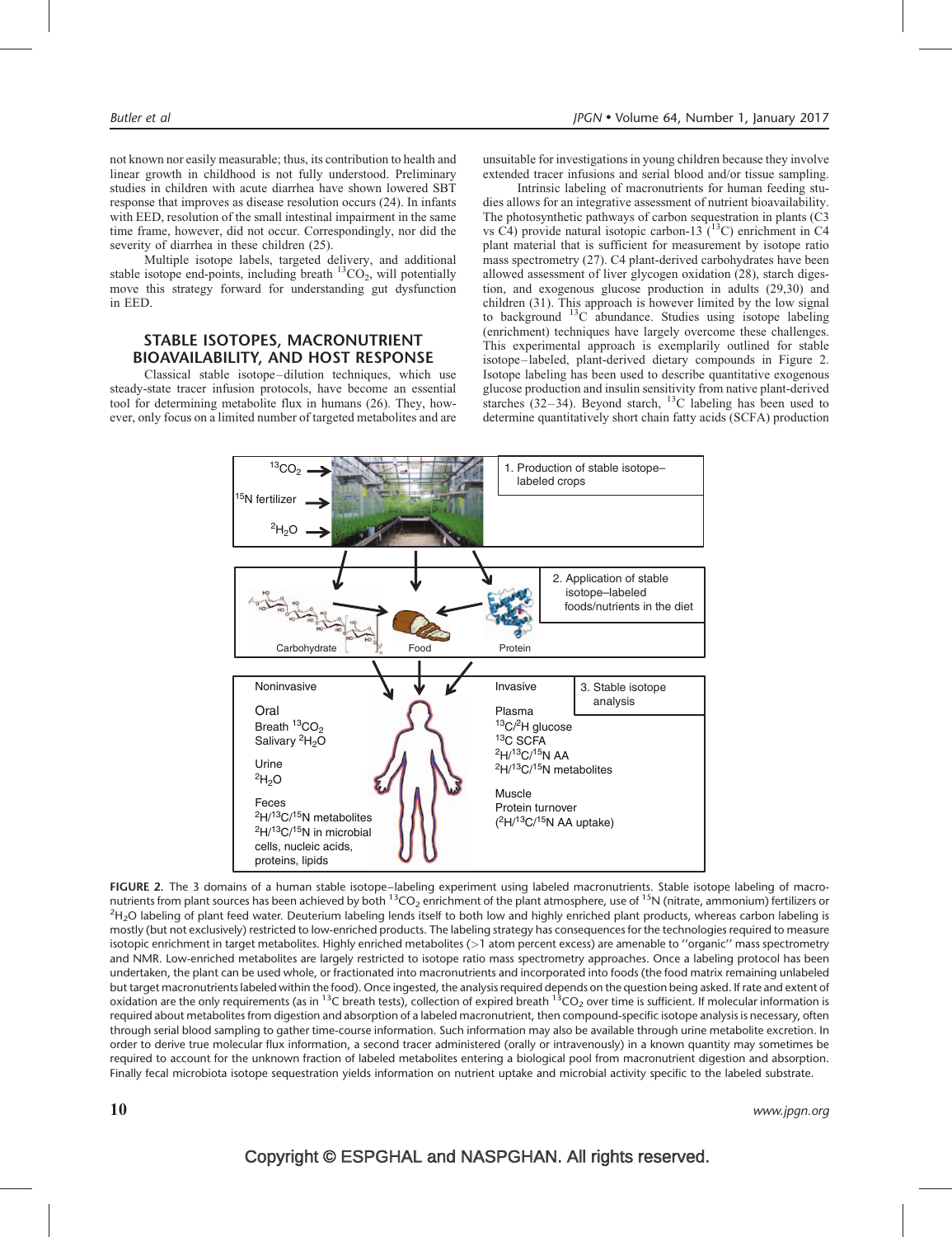from inulin in vivo [\(35\),](#page-6-0) and the extent of carbohydrate oxidation from b-glucan–enriched barley [\(36\).](#page-6-0) These tools uniquely allow a full understanding of macronutrient bioavailability, requirements, and metabolism and potentially provide new mechanistic insights into how carbohydrate requirements and metabolism are altered in EED.

Of considerable interest in EED is the bioavailability of, and nutritional requirements for, protein-derived amino acids. Energy, protein, and usable protein availability are negatively associated with stunting [\(37\).](#page-6-0) Recent evidence has demonstrated reduced serum essential amino acids in stunted children [\(38\).](#page-6-0) What role EED plays in altering protein digestion and amino acid absorption and use is unclear at the present time. The limitations of current techniques to assess protein quality and amino acid requirements have been exten-sively reviewed elsewhere [\(39,40\)](#page-6-0). <sup>15</sup>N-labeled proteins have been used to determine net postprandial protein use [\(41,42\),](#page-6-0) by measuring of the kinetics of dietary N appearance in ileal contents, plasma proteins, plasma free amino acids, body and urinary urea, and urinary ammonia in a 13-compartment, 21-parameter model [\(43\).](#page-6-0) The complexity of the technique means it is unlikely to be widely adopted for routine applications [\(39\)](#page-6-0). In children,  ${}^{13}CO_2$  production has been used as an index of bioavailability from oxidation of protein-bound indicator <sup>13</sup>Clabeled amino acids whereby the extent of amino acid oxidation is inversely related to amino acid uptake through protein synthesis [\(44\)](#page-6-0). Amino acid infusion studies using animals to intrinsically label-specific amino acids in milk and meat protein have shown a dose-response of de novo muscle protein synthesis to whey protein in human feeding studies [\(45\)](#page-6-0), and that minced beef increases postprandial protein retention compared with beef steak [\(46\).](#page-6-0) A combined dual stable isotope study using <sup>15</sup>N-labeled Spirulina protein and <sup>2</sup>H-phenylalanine has demonstrated that protein digestibility is severely compromised in patients with cystic fibrosis [\(47\)](#page-6-0). Of significant potential is intrinsic labeling of cereal, legume, and animal-derived protein with <sup>2</sup>  $^{2}H$ , in combination with  $^{13}C$ -labeled amino acids from a (predigested) crystalline amino acid mixture having the same composition as the intact protein to assess amino acid bioavailability [\(48,49\)](#page-6-0). In EED, this approach has the potential to assess amino acid bioavailability and requirements, taking into account directly the disturbances in digestion and absorption. Finally, intrinsic labeling of amino acids in humans using  ${}^{2}H_{2}O$  has been used to determine the role of diet and disease on whole-body and tissue-specific protein synthesis [\(50–52\)](#page-6-0).

Isotope studies on lipid use related to gut dysfunction have largely been focused on the efficiency of fat digestion in the intestine. The use of  $^{13}$ C-labeled triglyceride combined with  $^{13}CO<sub>2</sub>$  appearance in breath has been used to assess pancreatic exocrine insufficiency [\(53\)](#page-6-0), efficacy of pancreatic enzyme supplementation in disease [\(54\),](#page-6-0) the effects of gastrectomy on fat digestion [\(55\)](#page-6-0), and to determine how oral fat exposure, enteral lipid metabolism impacts upon postprandial lipemia [\(56\).](#page-6-0)

The power of stable isotopes to trace macronutrient assimilation is unparalleled because they can be used in physiologically relevant settings. The challenge is to develop methodologies that are minimally invasive while yielding maximum information on how EED affects the digestion, absorption, and the use of the major macronutrients.

# MICRONUTRIENT ABSORPTION AND BIOAVAILABILITY

Zinc and iron are 2 micronutrients of particular importance for investigations of etiology and therapy for EED. Deficiencies of each nutrient are common, and disrupted absorption and homeostasis are considered to be likely. Stable isotope studies have been widely applied to examine bioavailability of each of these nutrients from local diets, fortified and bio-fortified foods, and from supplements in vulnerable populations. Great potential exists for detailed studies in children with EED to better characterize the extent and impact of the condition on micronutrient use.

#### Zinc

Three stable isotopes of zinc  $(^{70}Zn, ^{67}Zn,$  and  $^{68}Zn)$  have low enough natural abundance to be useful as tracers of zinc homeostasis [\(57\).](#page-6-0) The most commonly applied approach to measurement of zinc absorption is the ''dual isotope tracer ratio'' method, which involves oral administration of 1 isotope and intravenous administration of another isotope. Measurement of the ratio of the isotope enrichment in plasma or urine several days later provides a determination of the fractional absorption of zinc; multiplication of this times the amount of ingested zinc yields the amount of absorbed zinc. Oral isotope is ideally administered with all meals of the day to yield total daily absorbed zinc; administration in postabsorptive state with a standardized dose can provide estimate of absorption ''capacity.'' Excretion of endogenously secreted zinc in the intestine, a critical aspect of zinc homeostasis, can also be estimated by the ''isotope dilution'' method, by determination of the ratio of the amount of an intravenously administered isotope in feces to that in urine during the same time period [\(58\).](#page-6-0) Because the endogenous fecal zinc appears to be more reflective of host zinc status than the absorption efficiency, simplified approaches to its determination are being explored (eg, using partial instead of complete fecal collections). The size of the exchangeable Zn pool, a putative index of zinc status, can also be estimated by measurement of urine enrichment of an intravenously administered stable isotope. All of these approaches to zinc homeostasis have been safely applied in pregnant women, infants, and young children. Although administration and collection procedures require meticulous care and attention to detail, they have been successfully applied in many austere environments [\(59\)](#page-6-0).

As appreciation of the complexity of EED has been increasingly recognized, it also seems likely that micronutrient requirements are higher, as a result of the impaired absorption and/or increased losses. Several approaches using zinc stable isotopes are relevant: studies comparing absorption in children with and without EED; measuring absorption from a range of doses to identify that which is high enough absorption to meet ''pathophysiologic requirements''; and studies to document endogenous intestinal losses in EED. As a potential biomarker of zinc status and response to zinc interventions, exchangeable Zn pool is expensive, but it could usefully be measured in subsets of subjects participating in intervention trials to evaluate response to intervention and to link to functional outcomes.

#### Iron

The criterion standard for measuring iron absorption and bioavailability from foods or supplements, both in healthy individuals and those with malabsorption, is the iron stable-isotope technique based on erythrocyte incorporation of the stable isotope labels 14 days after intake [\(60\)](#page-6-0). Three stable isotopes of iron are commonly used  $(^{54}Fe, ^{57}Fe,$  and  $^{58}Fe$ ). Labeled iron compounds (eg, ferrous sulfate, ferrous fumarate, NaFeEDTA) can be prepared from isotopically enriched elemental iron. The labels are added to test meals or supplements that are fed to fasted human subjects [\(61\).](#page-6-0) The labels mix with the total nonheme iron pool from the meal or supplement in the stomach and are mainly absorbed in the upper duodenum [\(62\).](#page-6-0) Either within- or between-subject designs can be used. Fourteen days after the administration of the test meals, on the basis of the shift in the iron isotope ratios in the blood samples measured by mass spectrometry and the amount of iron circulating

# Copyright © ESPGHAL and NASPGHAN. All rights reserved.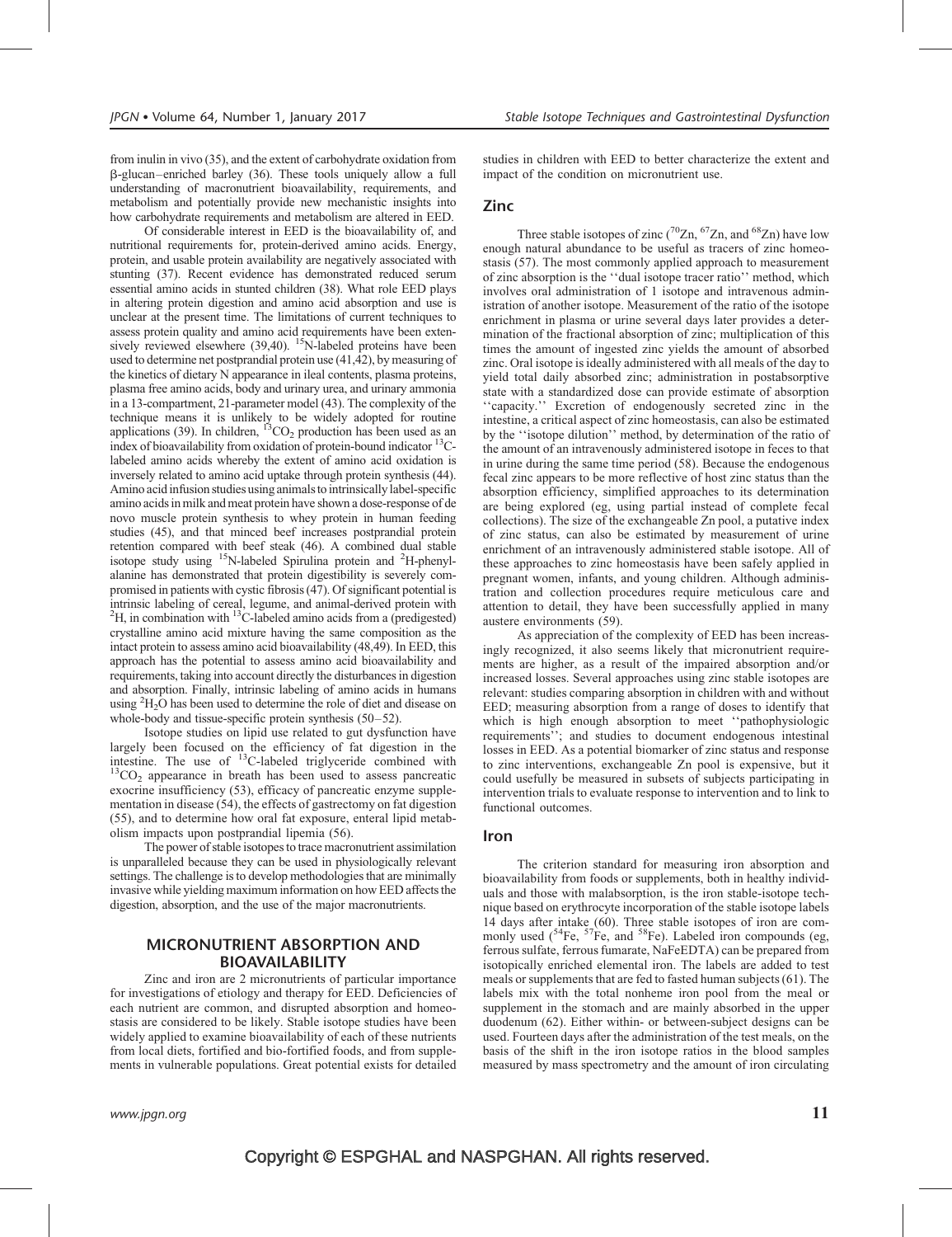<span id="page-4-0"></span>in the body, the amounts of the labeled iron compounds in the blood and thereby fractional absorption of the iron is calculated [\(63\)](#page-6-0). Because these techniques involve no radioactivity, they can be used in infants and young children with no health risk [\(60,64\)](#page-6-0).

Stable iron isotopes could be used to quantify, with high precision, iron absorption and bioavailability from diets, lipidbased nutritional supplements, and/or micronutrient powders in children with EED. This would provide insight into the severity of iron malabsorption and the etiology of anemia in EED, as well as assessing changes in absorption in children recovering from EED.

# SINGLE CELL ISOTOPE METHODS FOR PROBING MICROBIOTA-GUT FUNCTION

Spatially highly resolved isotope imaging emerges as an important complement to common stable isotope–labeling techniques, which essentially measure whole body or population averages that mask relevant differences between individual cells. In working toward a complete understanding of a biological system, it is important to get a more refined understanding of the contributions of its individual parts, the cells, and their interactions with each other [\(65,66\)](#page-6-0). Use of high-end microspectroscopy and secondary ion mass spectrometry instruments for stable isotope analytics allows dissection of the physiological function and metabolic heterogeneity of subpopulations of cells that constitute a tissue or the diverse species of the complex human microbiota. This is of particular importance for the gastrointestinal tract, where metabolic processes are extremely complex and dynamic because of the temporally and spatially variable presence of various diet- or host-derived substrates, and the diverse microbial populations and host cells that metabolize those substrates [\(67\).](#page-6-0) With these single cell stable-isotope methods in hand, one can now start disassembling the manifold synergistic and antagonistic physiological interactions among individual cells of the intestinal microbiota and the host tissue and identifying key cellular populations that determine the flow of nutrients and energy to and from the host. As with any other stable isotope-labeling approach, the type of isotope (mostly <sup>13</sup>C, <sup>15</sup>N, but also <sup>18</sup>O or <sup>2</sup>H) and substrate, and how the labeled substrate is administered  ${}^{8}$ O or  ${}^{2}$ H) and substrate, and how the labeled substrate is administered determines which physiological function is being investigated. The incorporation of the isotope label into cellular components of a microbial cell is subsequently quantified with specialized instruments, such as a confocal Raman microspectroscopy, which has a lateral resolution of approximately  $1 \mu m$ , or a NanoSIMS, a secondary ion mass spectrometer for parallel detection of up to 7 ion masses and nanoscale spatial resolution. Isotope analysis can be directly combined with fluorescence in situ hybridization for the identification of microbial cells [\(67\).](#page-6-0) Selected applications include identification of microbes that forage on host-derived  $^{13}C^{15}N$ -labeled protein com-pounds [\(68\)](#page-6-0) and use of heavy water  $(^{2}H_{2}O)$  as a general marker for cellular activity [\(69\)](#page-6-0). Although these single-cell methods were initially developed and applied in animal models, stable isotope analysis of individual cells can be readily performed on fecal samples or tissue biopsies obtained from patients that are subject to some of the more routine stable isotope tests mentioned above. Single cell analysis by Raman microspectroscopy or NanoSIMS is inherently time-consuming



FIGURE 3. Associated with environmental enteric dysfunction (EED) are a host of functional aberrations that potentially allow for diagnostic tests in EED. Only some of these aberrations are suitable for the application of stable isotope technologies. SBT has potential to assess mucosal injury (villus atrophy). Characterizing the composition gut microbiome in EED will benefit from applying the full suite of ''omics'' technologies (metaomics). Characterizing the function of members of the microbiota will require stable isotope probing (SIP) and single cell technologies. Developing tools to describe nutrient requirements (carbohydrate [CHO], protein [PRO], and micronutrients [Zn, Fe]) will require development of robust stable isotope protocols. Characterizing inflammation relies on biomarkers such as  $\alpha$ -1-antitrypsin (AIAT), myeloperoxidase (MPO), and possibly calprotectin for intestinal inflammation and established biomarkers such as C-reactive protein (CRP) for systemic inflammation. Characterizing gut permeability relies largely on established sugar absorption/urinary excretion tests. Therefore, of significant potential for the application of stable isotope technologies is the assessment of mucosal injury, gut microbiota function, and nutrient requirements.

# Copyright © ESPGHAL and NASPGHAN. All rights reserved.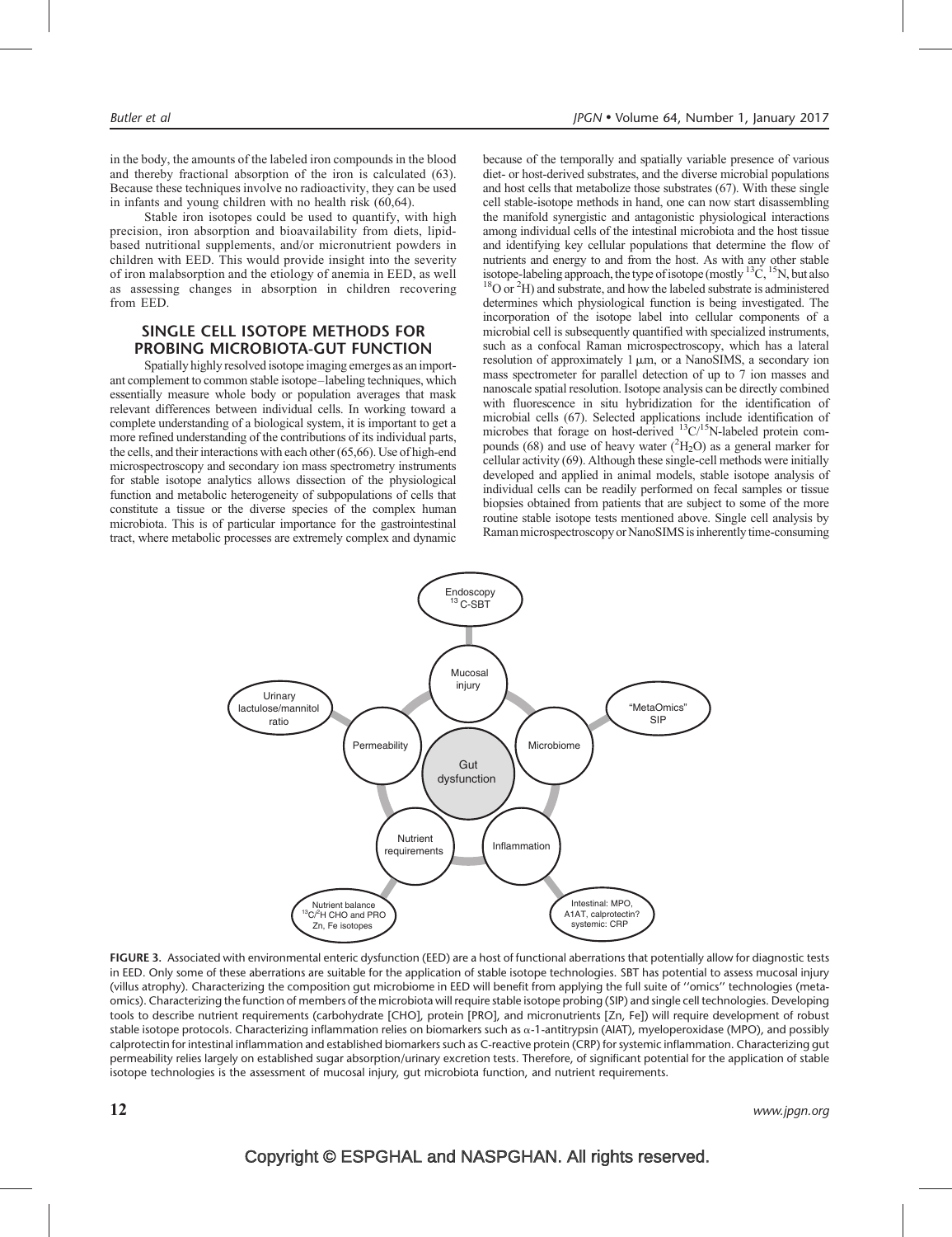<span id="page-5-0"></span>and thus essentially not tailored to routine diagnostics in gastroenterology. Instead, these advanced research tools will contribute to a highresolution picture of the complex physiological processes in gastrointestinal tract, particularly into the role of individual members of the resident microbiota in EED.

#### CHALLENGES AND FUTURE PERSPECTIVES

The potential for stable isotope–based techniques to provide noninvasive, possibly low-cost, and field-deployable diagnostic tests in gut dysfunction is a tantalizing prospect. Significant research is still required to realize this prospect if we are to make use of stable isotopes in a setting such as EED for diagnostic or disease stratification purposes. There are challenges to overcome but the opportunities that could be realized are profound.

### Challenges

Integrating high-end, high-cost mass spectrometry technologies in limited-resource settings may be seen as a significant barrier to implementing stable isotope technologies in a community setting. Solutions are beginning to emerge with field-deployable infrared-based techniques for measuring isotopic abundance in select metabolites (mainly  $CO<sub>2</sub>$  and  $H<sub>2</sub>O$ ). Careful selection and validation of appropriate tracers for appropriate end-point measurements with robust clinical outcomes is required. Techniques for single cell investigations will remain focused in well-resourced and competent research laboratories, but because such techniques can add considerable insights into microbe and host physiology, they need to be embraced to provide a greater understanding of EED.

#### Future Perspectives

The adoption of stable isotope–based micronutrient bioavailability assays in intervention studies in EED will continue to add considerable insight into micronutrient use and the efficacy of fortification trials. Research using combinations of tests (stable isotopes and biomarkers) are needed to assess multiple aspects of gut dysfunction (mucosal injury, digestion, permeability/barrier function and microbiota function) simultaneously. The potential for intrinsic labeling of food to dissect how macronutrient uptake and use are affected in EED holds significant promise. These opportunities are outlined in [Figure 3.](#page-4-0) Whether this integrated physiological view has the potential to allow stratification of EED into relative risk of stunted growth remains to be seen, but stratification based on biomarkers has yielded significantly improvements in the management and treatment in other contexts, for example, cancer and cardiovascular disease. Stable isotopes add essential functional measurements to the existing array of biomarkers and have significant potential to be applied in diseases where gut dysfunction has an important role.

Acknowledgments: The authors thank Professor Tom Preston, SUERC, for his constructive critical discussion in drafting this paper and for the picture of isotopic labeling of plants for human studies.

#### REFERENCES

- 1. Kosek M, Guerrant RL, Kang G, et al. Assessment of environmental enteropathy in the MAL-ED cohort study: theoretical and analytic framework. Clin Infect Dis 2014;59(suppl 4):S239–47.
- 2. Campbell DI, McPhail G, Lunn PG, et al. Intestinal inflammation measured by fecal neopterin in Gambian children with enteropathy: association with growth failure, Giardia lamblia, and intestinal permeability. J Pediatr Gastroenterol Nutr 2004;39:153–7.
- 3. Black RE, Victora CG, Walker SP, et al. Maternal and child undernutrition and overweight in low-income and middle-income countries. Lancet 2013;382:427–51.
- 4. Bhutta ZA, Das JK, Rizvi A, et al. Evidence-based interventions for improvement of maternal and child nutrition: what can be done and at what cost? Lancet 2013;382:452–77.
- 5. Trehan I, Kelly P, Shaikh N, et al. New insights into environmental enteric dysfunction. Arch Dis Child 2016;101:741–4.
- 6. Keusch GT, Denno DM, Black RE, et al. Environmental enteric dysfunction: pathogenesis, diagnosis, and clinical consequences. Clin Infect Dis 2014;59(suppl 4):S207–12.
- 7. Romagnuolo J, Schiller D, Bailey RJ. Using breath tests wisely in a gastroenterology practice: an evidence-based review of indications and pitfalls in interpretation. Am J Gastroenterol 2002;97:1113–26.
- 8. Klein PD, Klein ER. Applications of stable isotopes to pediatric nutrition and gastroenterology: measurement of nutrient absorption and digestion using 13C. J Pediatr Gastroenterol Nutr 1985;4:9–19.
- 9. Leal YA, Flores LL, Fuentes-Panana EM, et al. 13C-urea breath test for the diagnosis of Helicobacter pylori infection in children: a systematic review and meta-analysis. Helicobacter 2011;16:327–37.
- 10. Dror G, Muhsen K. Helicobacter pylori infection and children's growth: an overview. J Pediatr Gastroenterol Nutr 2016;62:e48–59.
- 11. Butler RN. Measuring tools for gastrointestinal toxicity. Curr Opin Support Palliat Care 2008;2:35–9.
- 12. Butler RN. Non-invasive tests in animal models and humans: a new paradigm for assessing efficacy of biologics including prebiotics and probiotics. Curr Pharm Des 2008;14:1341–50.
- 13. Nguyen NQ, Chapman M, Fraser RJ, et al. Long-standing type II diabetes mellitus is not a risk factor for slow gastric emptying in critically ill patients. Intensive Care Med 2006;32:1365–70.
- 14. Omari TI, Benninga MA, Sansom L, et al. Effect of baclofen on esophagogastric motility and gastroesophageal reflux in children with gastroesophageal reflux disease: a randomized controlled trial. J Pediatr 2006;149:468–74.
- 15. Urita Y, Hike K, Torii N, et al. Efficacy of lactulose plus 13C-acetate breath test in the diagnosis of gastrointestinal motility disorders. J Gastroenterol 2002;37:442–8.
- 16. Perman JA. Clinical application of breath hydrogen measurements. Can J Physiol Pharmacol 1991;69:111–5.
- 17. Koetse HA, Stellaard F, Bijleveld CM, et al. Non-invasive detection of low-intestinal lactase activity in children by use of a combined  $13CO<sub>2</sub>/$ H2 breath test. Scand J Gastroenterol 1999;34:35–40.
- 18. Misselwitz B, Pohl D, Fruhauf H, et al. Lactose malabsorption and intolerance: pathogenesis, diagnosis and treatment. United European Gastroenterol J 2013;1:151–9.
- 19. Clarke JM, Pelton NC, Bajka BH, et al. Use of the 13C-sucrose breath test to assess chemotherapy-induced small intestinal mucositis in the rat. Cancer Biol Ther 2006;5:34–8.
- 20. Pelton NS, Tivey DR, Howarth GS, et al. A novel breath test for the noninvasive assessment of small intestinal mucosal injury following methotrexate administration in the rat. Scand J Gastroenterol 2004;39:1015–6.
- 21. Tooley KL, Saxon BR, Webster J, et al. A novel non-invasive biomarker for assessment of small intestinal mucositis in children with cancer undergoing chemotherapy. Cancer Biol Ther 2006;5:1275–81.
- 22. Tran CD, Hawkes J, Graham RD, et al. Zinc-fortified oral rehydration solution improved intestinal permeability and small intestinal mucosal recovery. Clin Pediatr (Phila) 2015;54:676–82.
- 23. Yazbeck R, Howarth GS, Borges L, et al. Non-invasive detection of a palifermin-mediated adaptive response following chemotherapy-induced damage to the distal small intestine of rats. Cancer Biol Ther 2011;12:399–406.
- 24. Ritchie BK, Brewster DR, Davidson GP, et al. 13C-sucrose breath test: novel use of a noninvasive biomarker of environmental gut health. Pediatrics 2009;124:620–6.
- 25. Ritchie BK, Brewster DR, Tran CD, et al. Efficacy of Lactobacillus GG in aboriginal children with acute diarrhoeal disease: a randomised clinical trial. J Pediatr Gastroenterol Nutr 2010;50:619–24.
- 26. Schoeller DA. 2001 uses of stable isotopes in the assessment of nutrient status and metabolism. Forum Nutr 2003;56:310–1.
- 27. Hiele M, Ghoos Y, Rutgeerts P, et al. Measurement of the rate of assimilation of oligo- and polysaccharides by 13CO2 breath tests and isotope ratio mass spectrometry. Biomed Environ Mass Spectrom 1988;16:133–5.